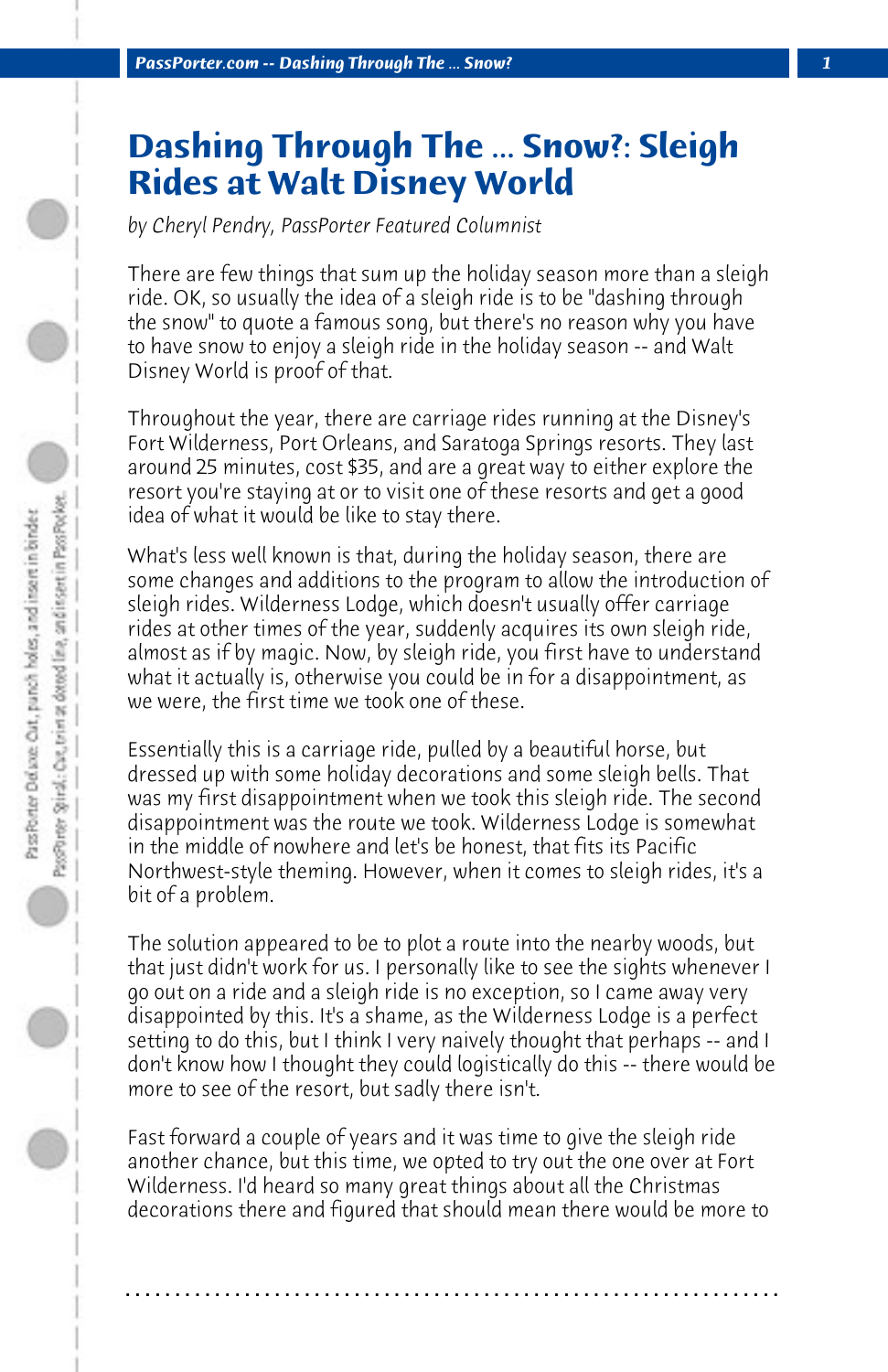see on this tour. Fortunately, I was right.

You meet your carriage for your sleigh ride by Pioneer Hall. I don't know about you, but Fort Wilderness strikes me as the type of resort you're unlikely to visit unless you're actually staying there or perhaps heading to one of their dinner shows. It's fairly remote and this was only our second or third visit there. Despite that, we found our pick-up point with no problem, thanks to some good information from the Cast Member when I booked it and some good signposting.

We were picked up at the appointed time and, after a quick stop for a drink for our horse, we were off. If there wasn't much to see on our sleigh ride at the Wilderness Lodge, it was the complete opposite here. We were given a choice of which route we wanted to take and my answer was immediate -- "whichever will allow us to see as many of the Christmas decorations as possible." Our driver was very knowledgeable and said she instantly knew of a few that shouldn't be missed -- and she knew what she was talking about.

I have never seen Christmas decorations like this before. Over here in the UK, we're a bit behind the States when it comes to decorating for the holidays. It's a trend that's taken off in recent years, with people putting up more lights and starting to buy in the large Christmas inflatables you see in most housing developments in America. However, having visited a few friends at Christmas time in various cities and towns, nothing could prepare us for what we were about to see.

We learned as we drove round that there's actually a competition at Fort Wilderness for the best campsite decorations and there's at least one couple who've been in the top three more than once in recent years. It quickly became clear that this resort is very much one that people return to year after year, with our driver explaining that many choose to head down here for the winter, arriving in October and leaving again in April or May the following year. Sounds like a perfect plan to me! That perhaps helps to explain why they invest so much time - and no doubt money as well -- into these decorations. We quickly lost count of the number of inflatable Mickeys, Minnies, Poohs and Eeyores that we saw as we drove along. Although it was impossible to get good photos, due to the motion of the sleigh ride, it's a memory that will stay with me for years to come. You really felt as if you'd been privileged and had just entered a huge family home with different relatives all showcasing their best efforts for Christmas.

All too soon, we were back at Pioneer Hall and our driver told us how much she loved working on the Fort Wilderness route. She also told us it's easy for her to get this route, as everyone heads over to the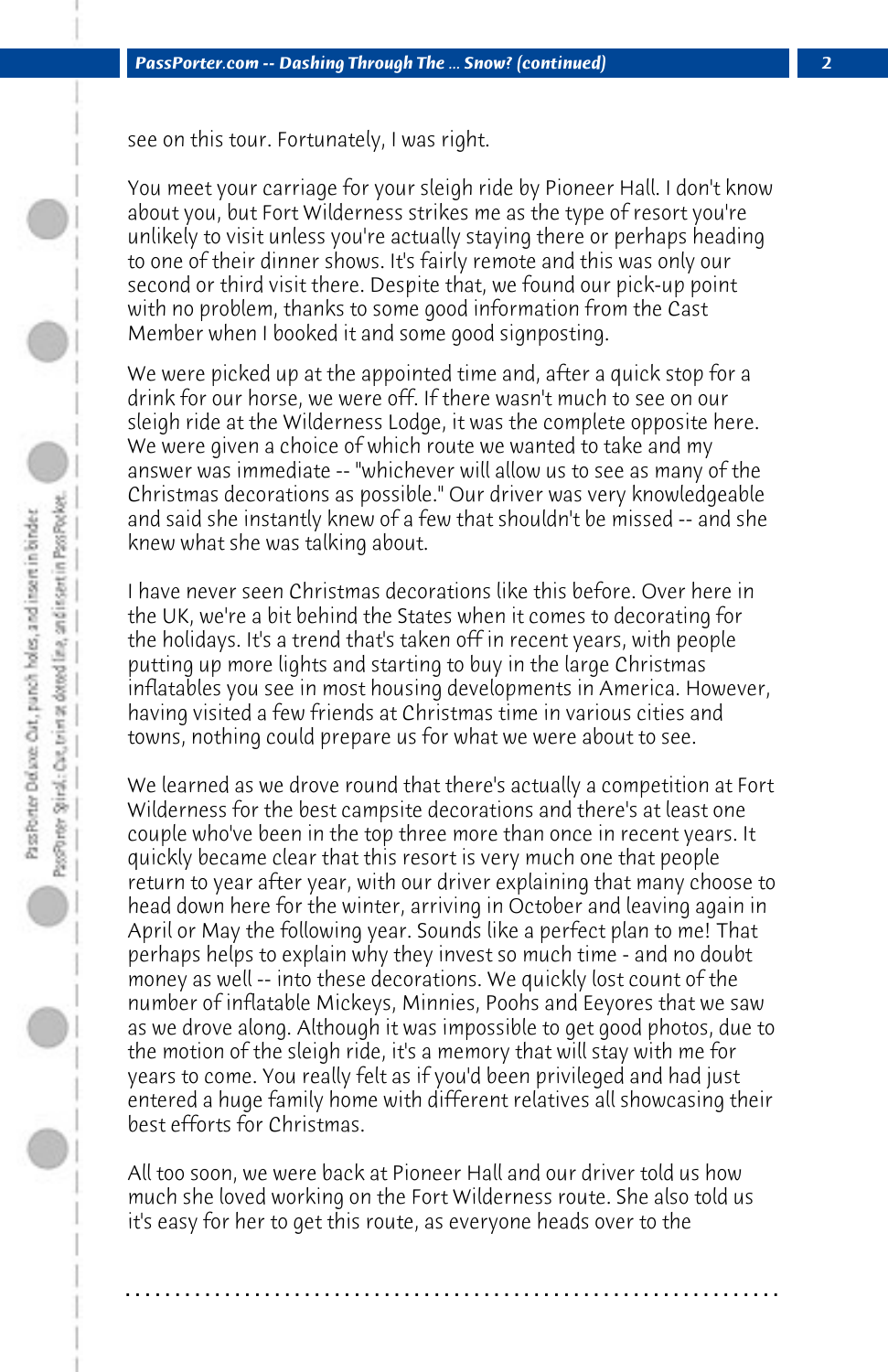*PassPorter.com -- Dashing Through The ... Snow? (continued) 3*

Wilderness Lodge sleigh ride come the holiday season, which seemed like a great shame to us. Our boat arrived to take us back to the Wilderness Lodge, where we would be dining later that night and, as we left, we saw one of the sleigh rides about to set off from the front of the resort. I couldn't help but wonder if they'd tried out the competition at Fort Wilderness and, if they did, whether they'd end up falling in love with both the wonderful atmosphere of the resort and the decorations as much as we did.

Although the carriage rides that take place throughout the year are fairly well advertised and are easily booked by calling 407-WDW-PLAY, Disney seems to keep the Christmas sleigh rides more of a secret. Reservations are now being taken for Wilderness Lodge sleigh rides up to 90 days in [advance. They are available between Novem](http://www.passporter.com/articles/cheryl-pendry-featured-columnist.asp)ber 30 and December 30, with each ride lasting 25 minutes and costing \$60 for groups of up to four adults or three adults plus two children. Rides depart every half hour nightly between 5:30 pm and 9:30 pm, with rides between 3:30 pm and 8:30 pm on Christmas Eve. To book, call 407-WDW-PLAY and note that you can only pay by cash or room [charge, as the sleigh drivers do not accept credit cards. Yo](http://www.passporter.com/articles/sleigh-rides-at-walt-disney-world.php)u will need to guarantee your booking with a credit card and if you need to cancel, you'll have to do so 24 hours in advance to avoid paying the entire fee. It's worth booking sooner rather than later with the sleigh rides, as last year, I had three dates in mind and could only get one.

*About The Author: Cheryl and husband Mark live in England and love to travel, particularly to America. They are in the process of visiting every Disney theme park around the world, having already been to Disneyland Resort Paris, Hong Kong Disneyland and both American Disney resorts. They are now planning for their trip to Japan in the spring to visit the Tokyo Disney Resort.* Click here to view more of Cheryl's articles!

*Article last updated: 11/30/08*

*View the latest version online at: http://www.passporter.com/articles/sleigh-rides-at-walt-disney-world.html*

*Copyright by Cheryl Pendry. All rights reserved under International and Pan-American Copyright Conventions. No part of this publication may be stored in a retrieval system or transmitted in any form by any means electronic, mechanical, photocopying, recording, scanning, or otherwise, except as permitted under sections 107 or 108 of the 1976 United States Copyright Act. Resale of this guide is strictly prohibited without the copyright holder's permission. If you purchased this publication from someone other than PassPorter Travel Press, please call 877-929-3273.*